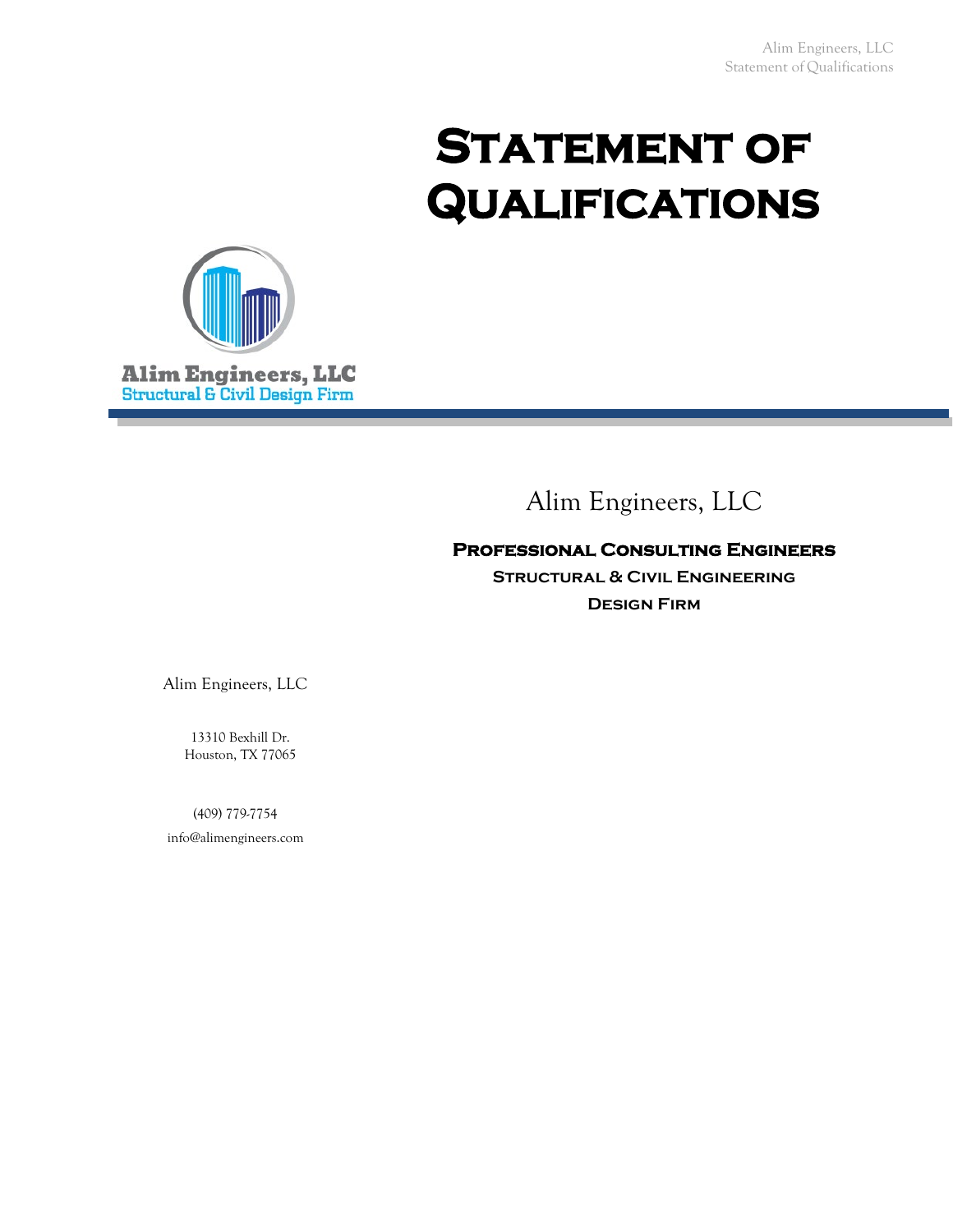#### **...to the Reader**

This document presents a general overview of the qualifications and experience of Alim Engineers, LLC. Alim Engineers offers a full complement of structural and civil engineering services. Our staff is comprised of professional engineers with extensive and varied experience. We would welcome the opportunity to discuss your project plans.

Included is an abbreviated listing of the project types and specific capabilities that provide a generalized scope of the services provided by the firm. We also maintain a working relationship with several additional consultants to provide a broader scope of services and allow our clients to enjoy the benefits of one primary project consultant.

If we could be of any assistance in your project plans, please contact any of the individuals listed below.

Hafizul Alim, P.E. - Structural/Civil Engineering & Owner Brittney Alim - Office/Accounting Manager

Any of these individuals can be reached as follows:

#### **Alim Engineers, LLC**

13310 Bexhill Dr Houston, TX 77065

Phone: (409) 779-7754 E-mail: info@alimengineers.com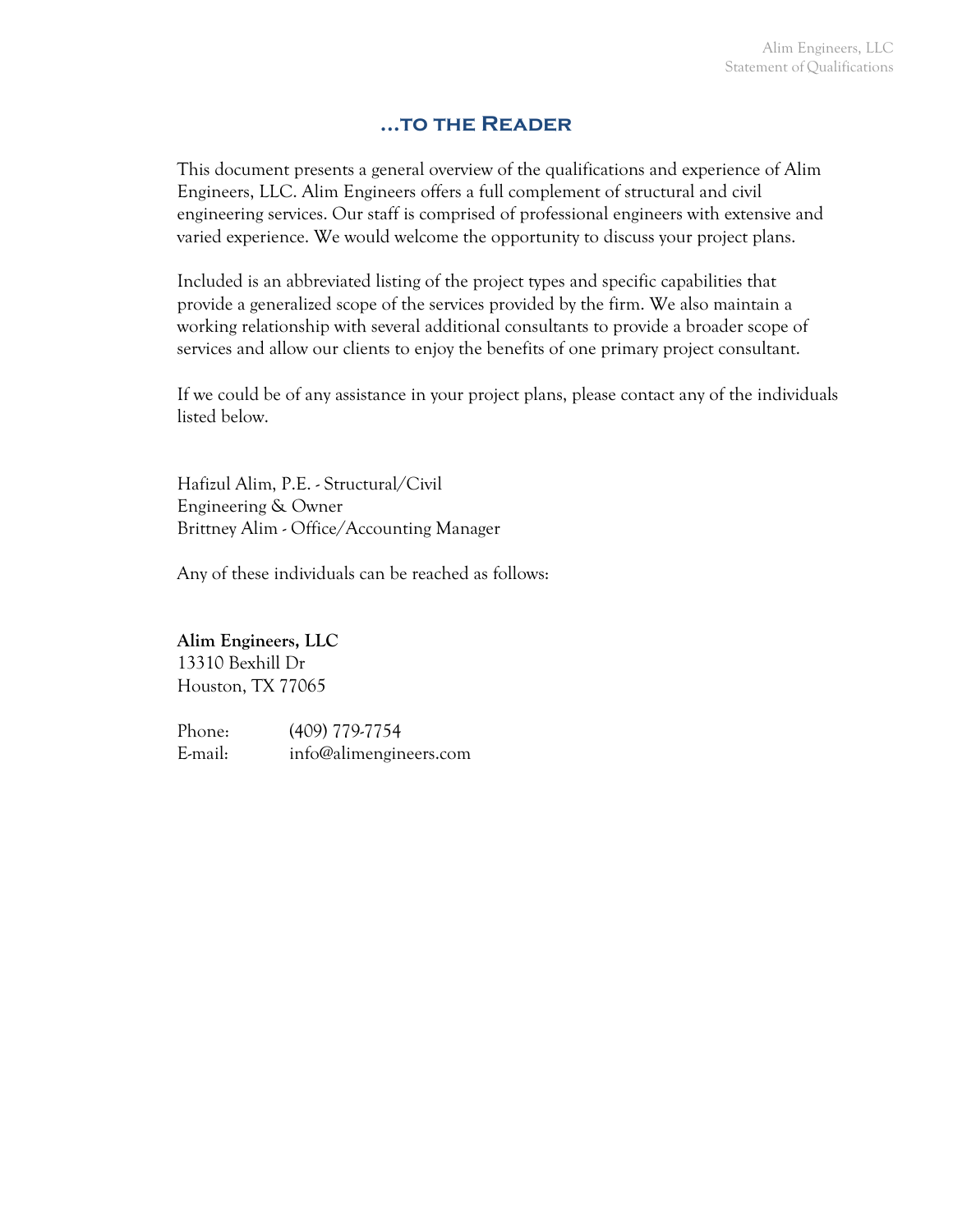## **Table of Contents**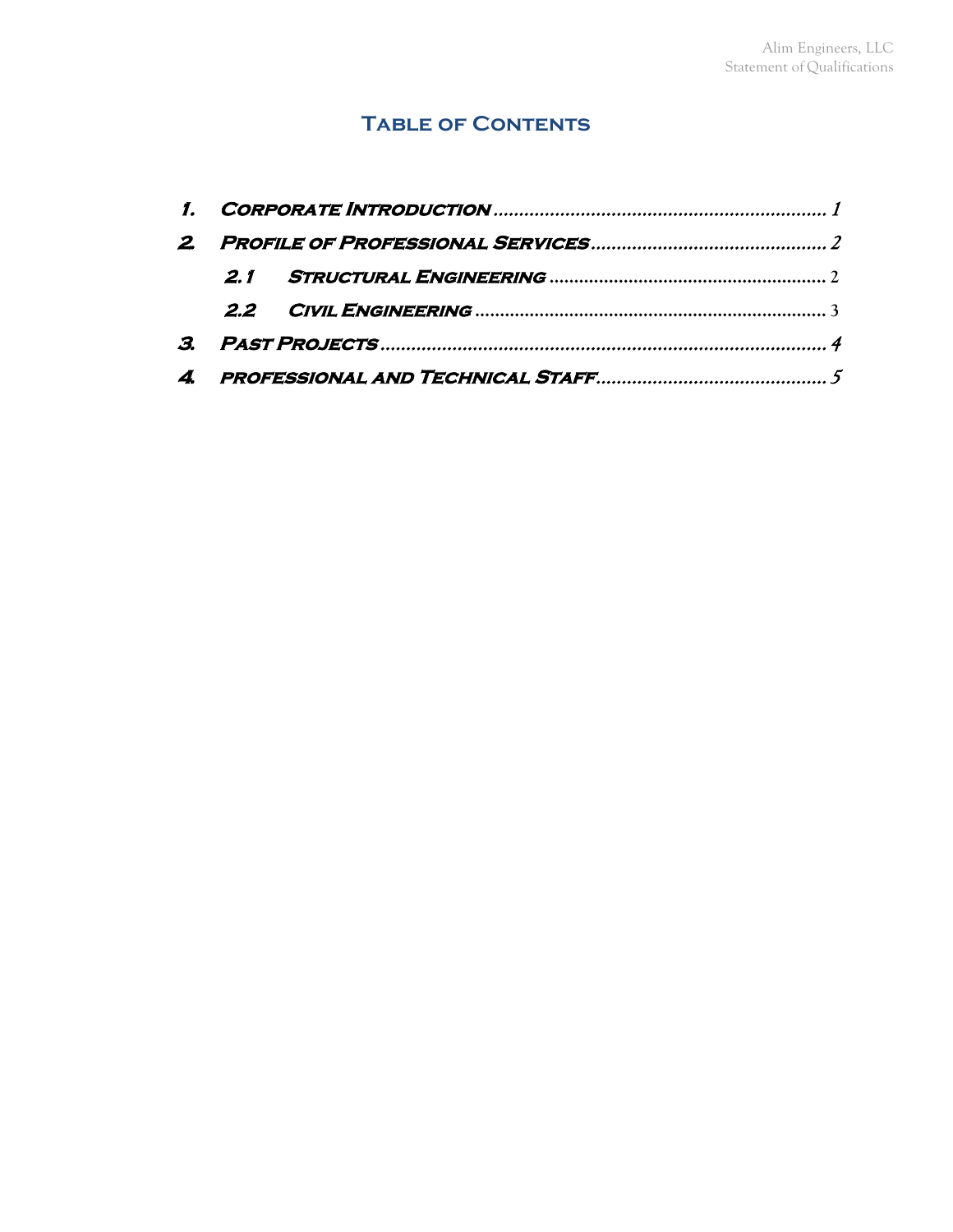## <span id="page-3-0"></span>**1. Corporate Introduction**

Alim Engineers, LLC is a professional structural and civil services firm located in Houston, TX. Our firm is founded with a vision to combine academic engineering research, practical engineering, and personal relationships into a high quality, beneficial experience for the client and professional.

The founder of Alim Engineers has a civil engineering degree and continues to take advanced level continuing education courses. He is licensed as Registered Professional Engineers (P.E.) in the State of Texas with over 10 years of experience. We are convinced that our core value of continuing education produces a stronger work environment, which in turn produces better solutions for our clients.

The primary services offered include Structural and Civil Engineering Design Services. These activities are performed under the direct supervision of a professional engineer (P.E.). We have high standards for all work performed, therefore all critical calculations are cross checked with manual calculations as required.

Typical client types include commercial and residential developers and contractors. Alim Engineers, LLC frequently provides technical services to other engineering and architectural services companies.

Our geographic service area includes all of Texas. However, the owner of Alim Engineers has also had the opportunity to work internationally in Bangladesh and the United Kingdom.

Our organization of professionals is dedicated to providing superior service and personal attention on each project. We pride ourselves on providing technically sound solutions and solid engineering expertise for our clients and for the general public.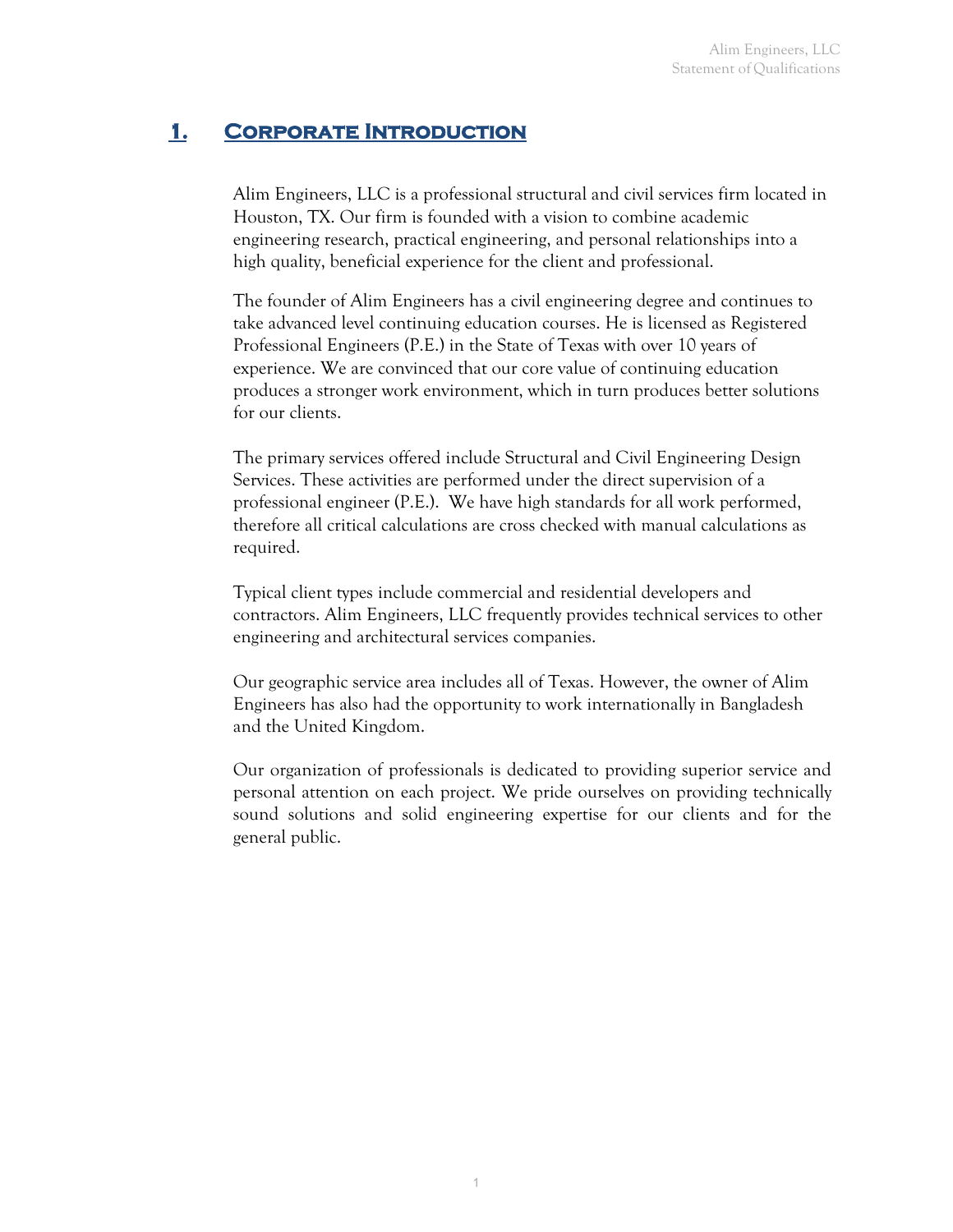# <span id="page-4-0"></span>**2. Profile of Professional Services**

## <span id="page-4-1"></span>**2.1 STRUCTURAL ENGINEERING**

Alim Engineers provides structural engineering services as it relates to a wide variety of project developments. In addition, we have strategic relationships with other professionals outside our expertise to expand our project capabilities so we can complete or manage every aspect of a project.

Specific Structural Engineering services available, but not limited to:

## **Structural Steel**

- Commercial Buildings
- Industrial Buildings

## **Wood & Timber**

- Multi-family Development
- Commercial Buildings
- Repair & Renovation

## **Reinforced Concrete**

- Tilt-up Concrete
- Industrial Buildings
- Foundations & Retaining Walls

## **Cold Formed Steel**

- Commercial Buildings
- Additions & Renovations

## **Pre-Engineered Metal**

- Industrial Buildings
- Warehousing & Manufacturing
- Additions to Existing Buildings
- Repair & Strengthening

## **Foundations**

- Deep Foundations
- Shallow Foundations
- Mat Foundations
- Industrial Machinery

Alim Engineers is proficient in the use of computerized methods to perform advanced structural analysis and design. We maintain an extensive library of current standards and codes and are committed to the continuous improvement of our knowledge through continuing education and training.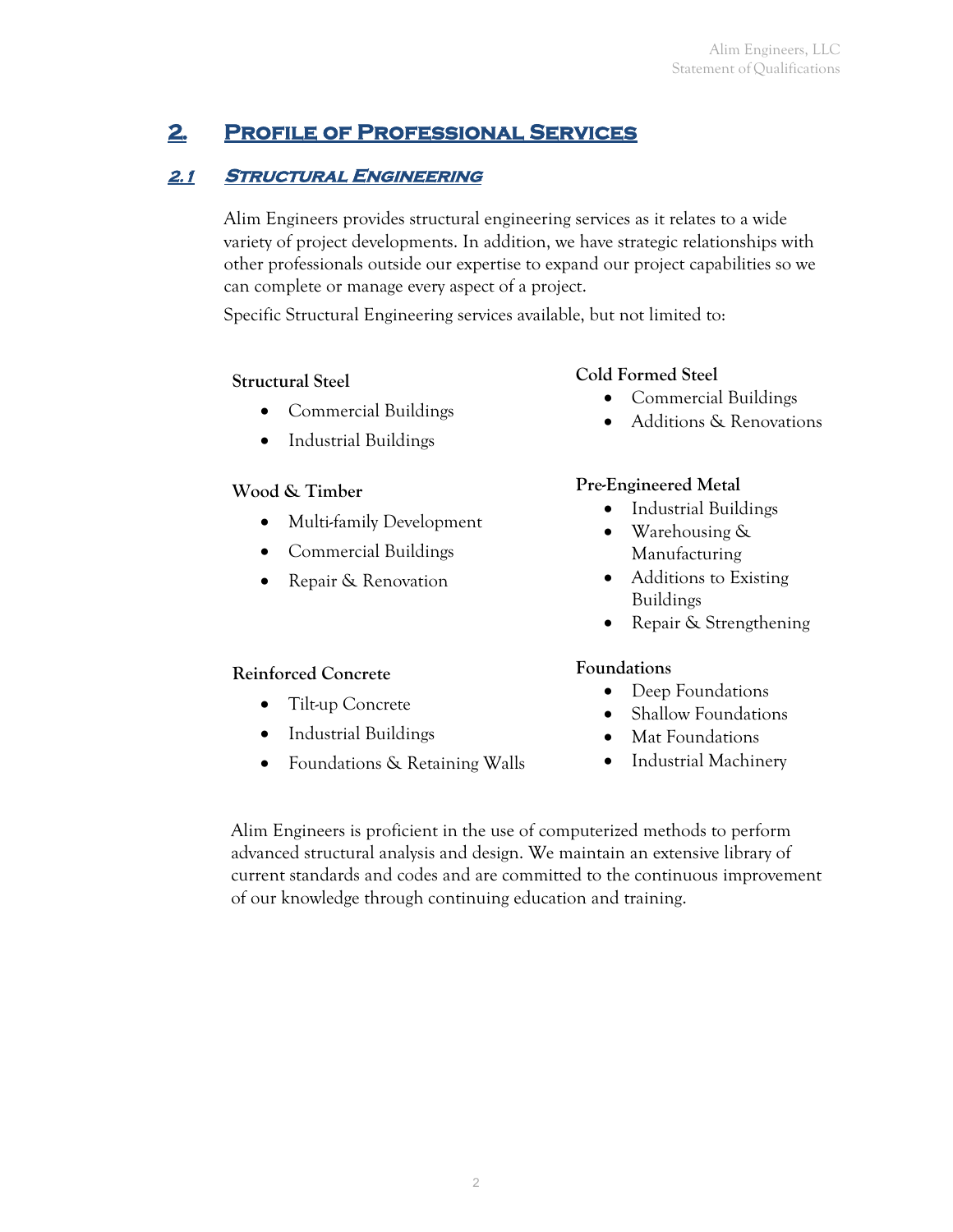#### <span id="page-5-0"></span>**2.2 Civil Engineering**

Alim Engineers provides civil engineering services as it relates to a variety of project developments. Alim Engineers incorporates an innovative, solutionoriented design approach in addressing our client's engineering needs. We strive to meet our client's needs within the framework of existing regulatory requirements, and in the most cost-efficient engineering manner possible.

Specific Civil Engineering services available, but not limited to:

#### **Civil Engineering**

- Subdivision Design
- Residential Development
- Commercial Development
- Industrial Development
- Retail Development
- Utility & Roadway Design
- Grading Plans
- Earthwork Calculations
- Utility Design
- Drainage Basin Analysis
- Retention & Detention Systems

#### **Site Development & Planning**

- Residential, Commercial, Industrial Site Plans
- Site Plan Review & Code Compliance
- Planning Reports
- Concept Planning
- Zoning Review
- Rezoning Submittals
- Conditional Use Permit
- Permit Preparation & Processing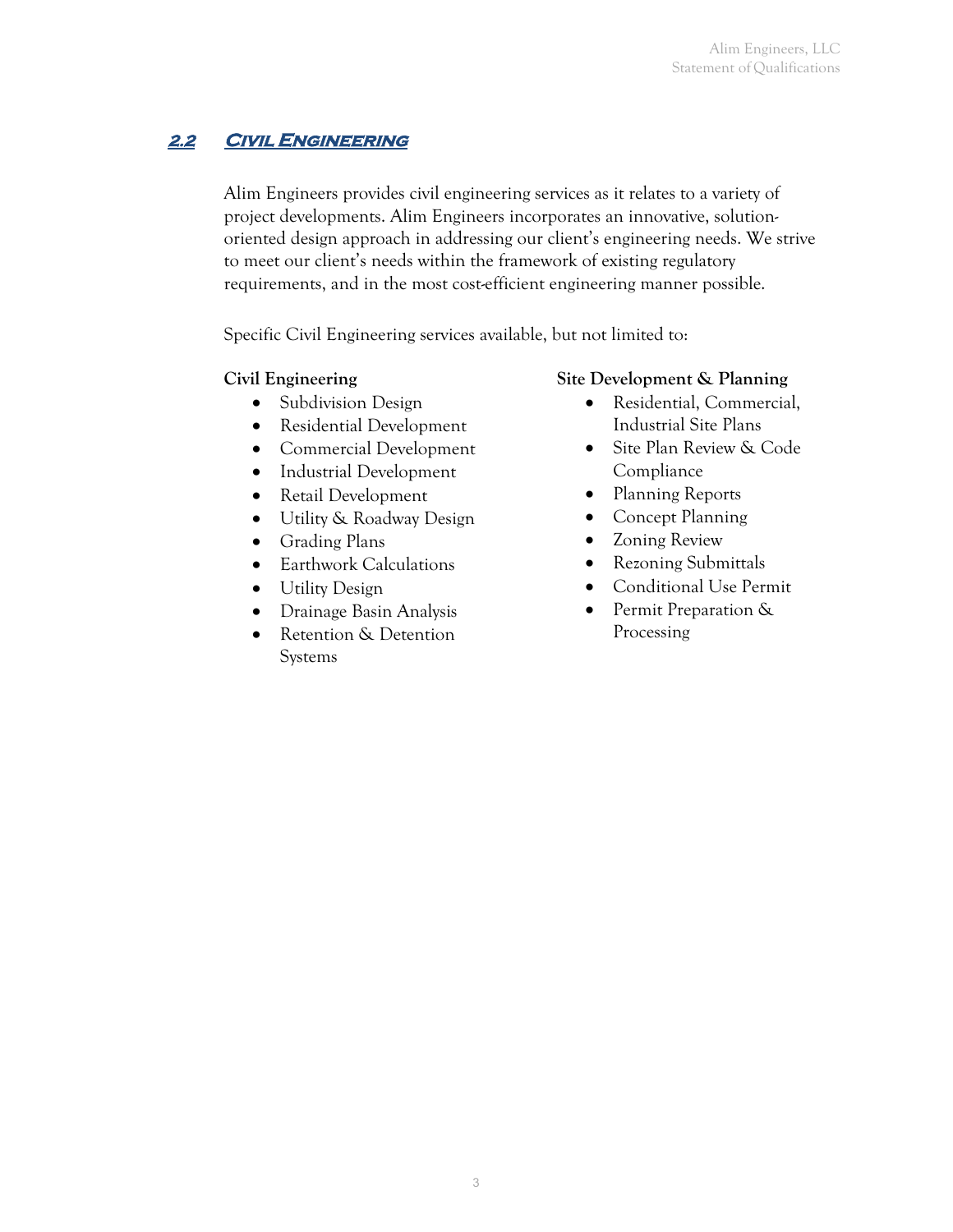## <span id="page-6-0"></span>**3. Past Projects**

- Pedestrian Bridge Abutments Cullinan Park Sugarland TX
- Ritter's Residence Foundation & Structural Design Buffalo TX
- Generator Foundation Foundation Design West Orange, TX
- Car Parking Cover Structural Analysis Houston TX
- Burrell Loop Structural Design Beaumont TX
- Surf Dr 2 Story Residential Foundation & Structural Design Galveston TX
- Gym Structural Design Beaumont TX
- Sabine Pile Foundation Sabine Pass TX
- Lift Station Frame Structural Design Port Arthur TX
- Waco Site Plan Site Development & Rezoning Application Waco TX
- Seaside Sea Food Sign Pole Foundation Design Port Arthur TX
- Metal Building Foundation Design & Wind Load Analysis Beaumont TX
- John Dreaper Residential Foundation & Structure Design Houston TX
- Drexel House Residential Foundation & Structure Design Houston TX
- The Grill Dining Room –
- Foundation Analysis
- Beam & Column Sizing
- Starbuck MMC Building Analysis Starbucks WA
- <span id="page-6-1"></span>• Cardinal Residential Building – Residential Foundation & Structure Design – Beaumont TX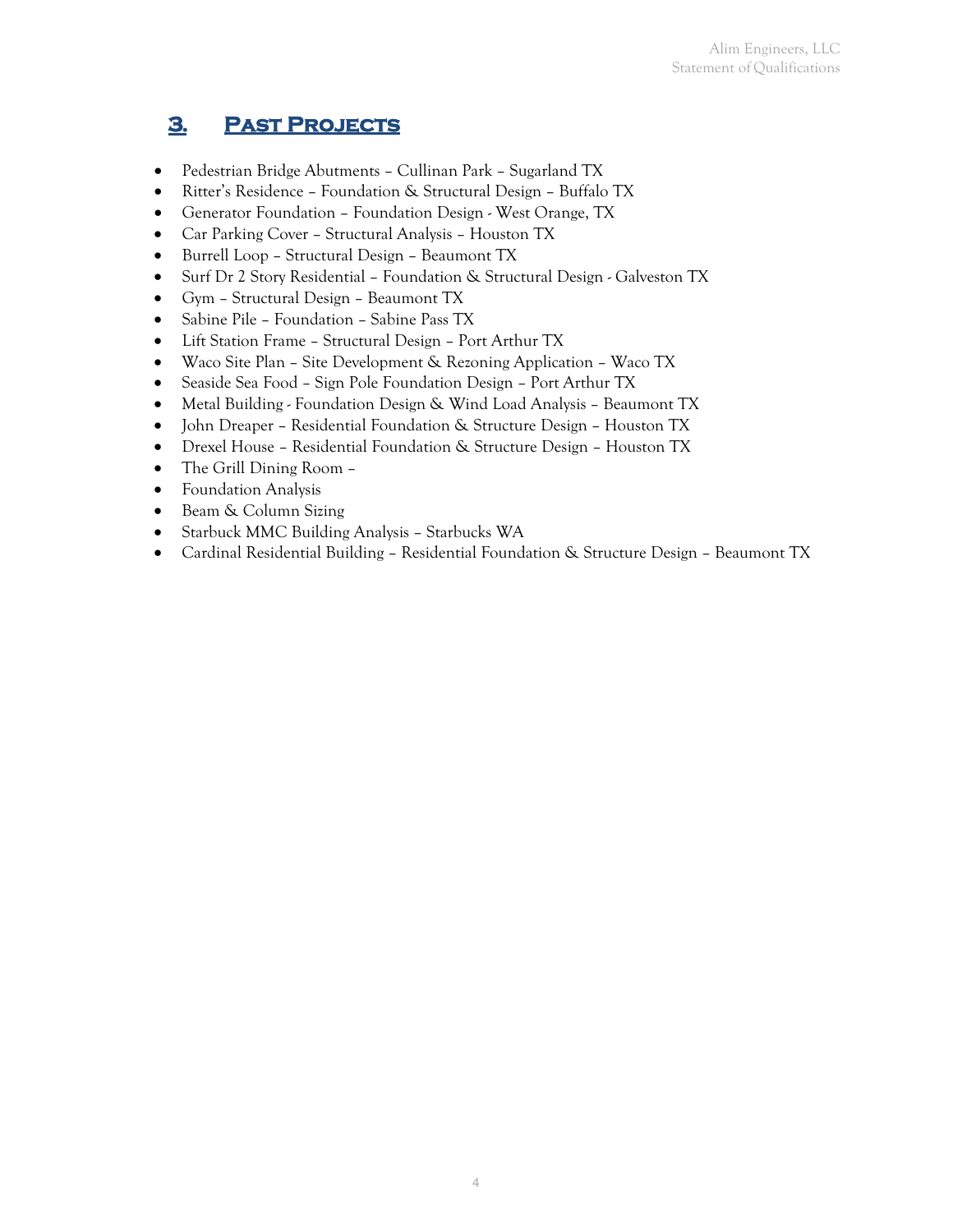#### **4. professional and Technical Staff**

Alim Engineers provides personnel and management services at many levels for your project needs. Our experienced staff of registered professional engineers includes:

- Structural Engineers
- Civil Engineers
- Account & Administrative Support Staff

The services of Alim Engineers are divided into two major areas of Civil Engineering and Structural Engineering Services although significant overlap of duties and abilities occur, as we purposely tend to limit our internal hierarchy. We consider it important to allocate personnel to fit project needs rather than our own internal structures.

In addition to the professional and technical registrations held by our staff, many additional hours of training have been completed in various areas. Our staff participates in a minimum of 15 hours of professional development course work each year to ensure that our company is up to date in order to better assist our clients.

Our staff is well versed in the use of computerized technology for design, analysis, and use several conventional packages as well as in-house programs. The resumes of key professional and technical staff are presented individually on the following pages.